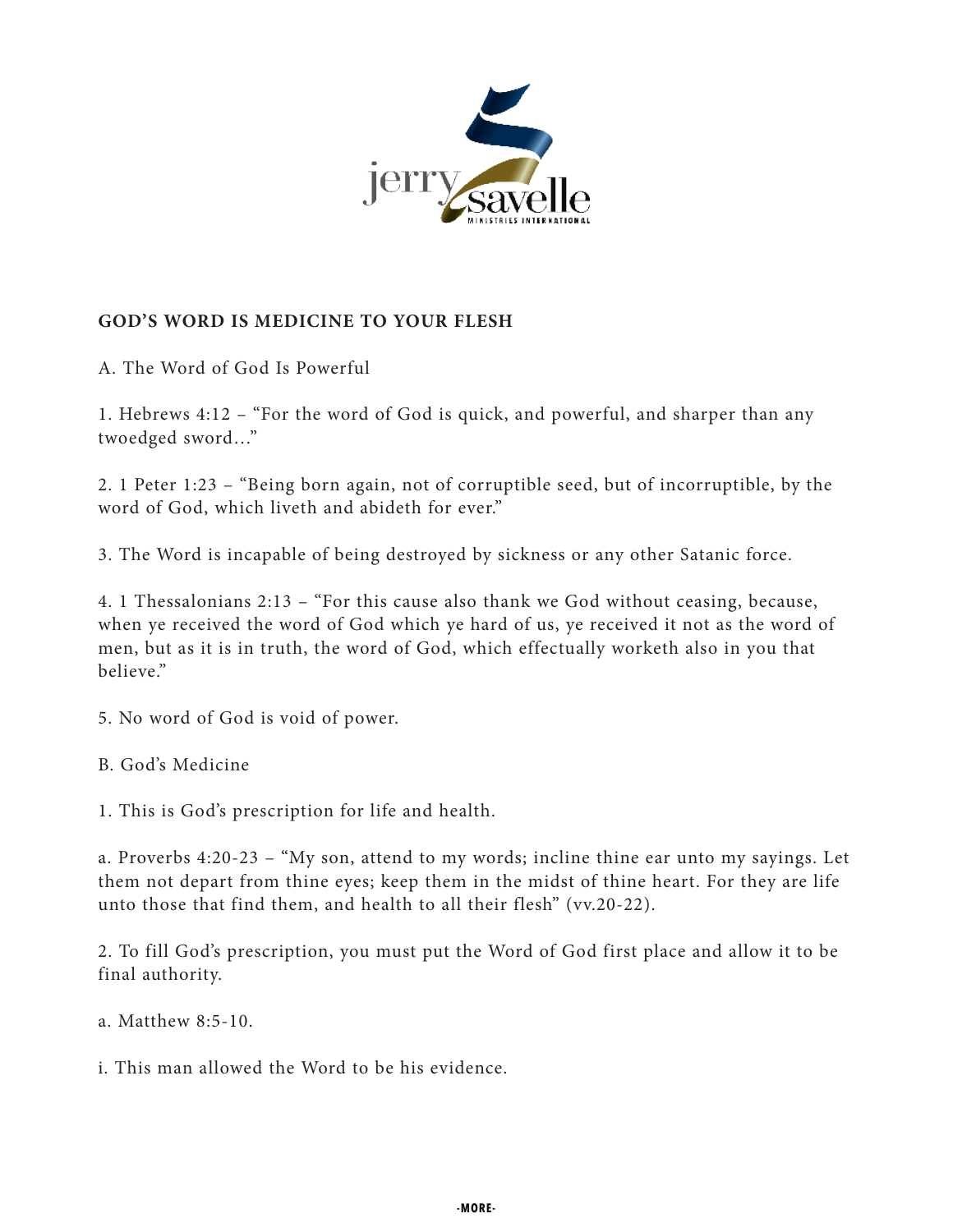3. There is no limit to the amount of God's medicine you can take.

4. You cannot get an overdose of God's medicine. The more you can take, the more powerful you will become.

C. Attend to My Words

1. Attend: to give time, thought, meditation, and action

a. Joshua 1:8 – "This book of the law shall not depart out of thy mouth; but thou shalt meditate therein day and night, that thou mayest observe to do according to all that is written therein: for then thou shalt make thy way prosperous, and then thou shalt have good success."

2. Isaiah 26:3 – "Thou wilt keep him in perfect peace, whose mind is stayed on thee: because he trusteth in thee."

3. Your mind will be free from doubt when you keep your attention on God's Word.

4. Consider the Word.

a. Romans 4:19-21 – "And being not weak in faith, he considered not his own body now dead, when he was about a hundred years old, neither yet the deadness of Sarah's womb: He staggered not at the promise of God through unbelief; but was strong in faith, giving glory to God; And being fully persuaded that, what he had promised, he was able also to perform."

b. Hebrews 3:1 – "Wherefore, holy brethren, partakers of the heavenly calling, consider the Apostle and High Priest of our profession, Christ Jesus."

i. To consider Jesus is to consider the Word.

D. Incline Thine Ears

1. Put your physical ears in position to hear the word of faith.

a. Romans 10:17 – "So then faith cometh by hearing, and hearing by the word of God."

2. Listen to what is being said with your spiritual ears.

a. Mark 4:23-25 – "If any man have ears to hear, let him hear"  $(v.23)$ .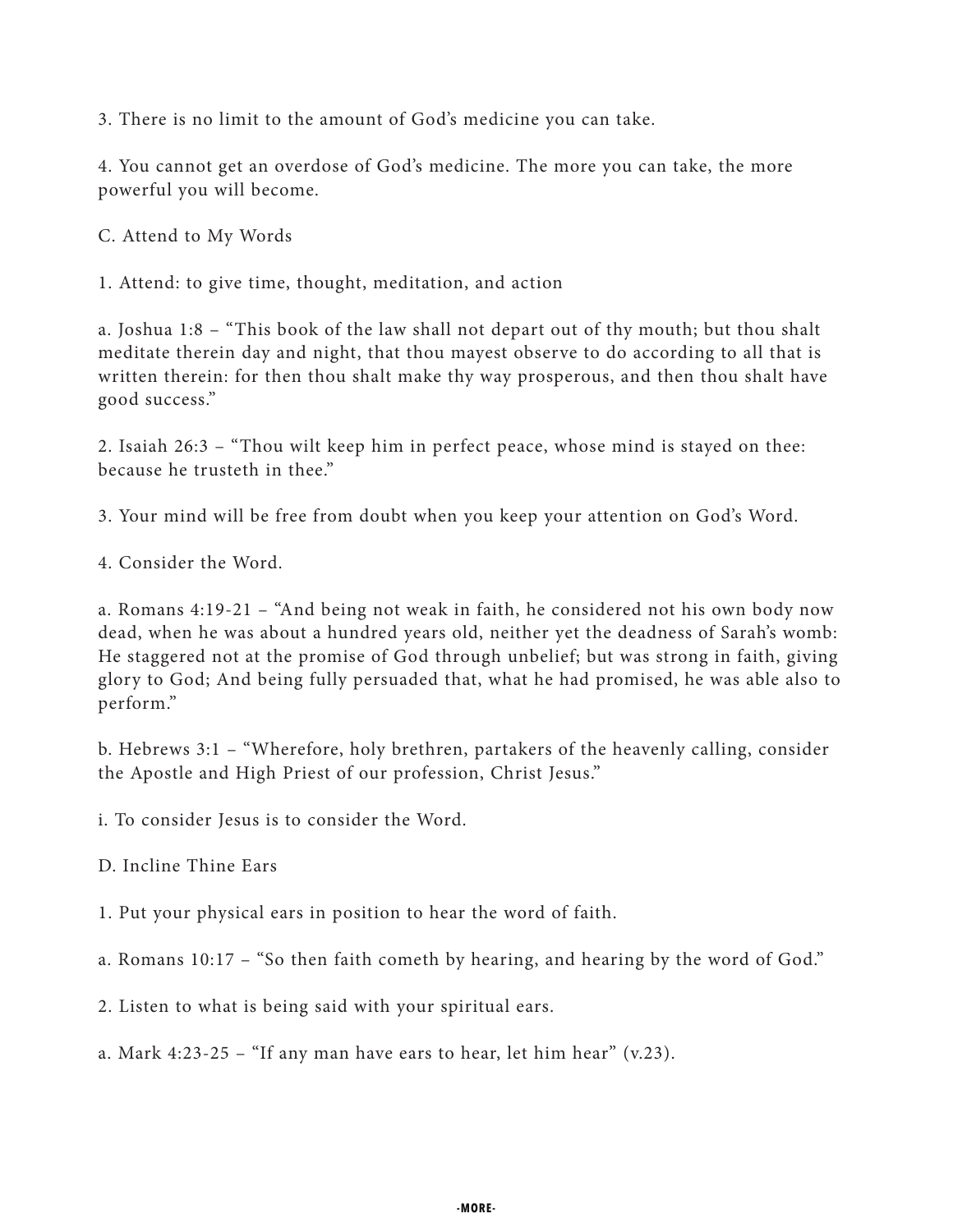3. The Holy Spirit will speak revelation knowledge to the ears of your spirit if you incline them to the word of faith.

4. Acts 14:7-10 – "The same heard Paul speak: who stedfastly beholding him, and perceiving that he had faith to be healed, Said with a loud voice, Stand upright on thy feet. And he leaped and walked" (vv.9-10).

E. Let Them Not Depart from Thine Eyes

1. Keep your eyes trained on the Word.

2. Do not look at circumstances.

3. Matthew 6:22 – "The light of the body is the eye: if therefore thine eye be single, thy whole body shall be full of light."

4. The eye is the gateway to the body.

5. If your eye is on darkness (sickness), your body is full of darkness.

6. Psalm 119:130 – "The entrance of thy words giveth light…"

7. THE LIGHT OF THE WORD WILL EXPELL DARKNESS.

F. Keep Them (God's Words) in the Midst of Thine Heart

1. The portion of God's Word that you act on is the portion that is living in you.

2. Matthew 12:34 – "…for out of the abundance of the heart the mouth speaketh."

G. God's Words Are Life And Health

1. Continually attending to God's Word with your eyes, ears, and heart will cause you to live in divine health.

2. At the first sign of symptom, take a dose of God's medicine.

a. 1 Peter 2:24 – "Who his own self bare our sins in his own body on the tree, that we, being dead to sins, should live unto righteousness: by whose stripes ye were healed."

b. Matthew 8:17 – "That it might be fulfilled which was spoken by Esaias the prophet, saying, Himself took our infirmities, and bare our sicknesses."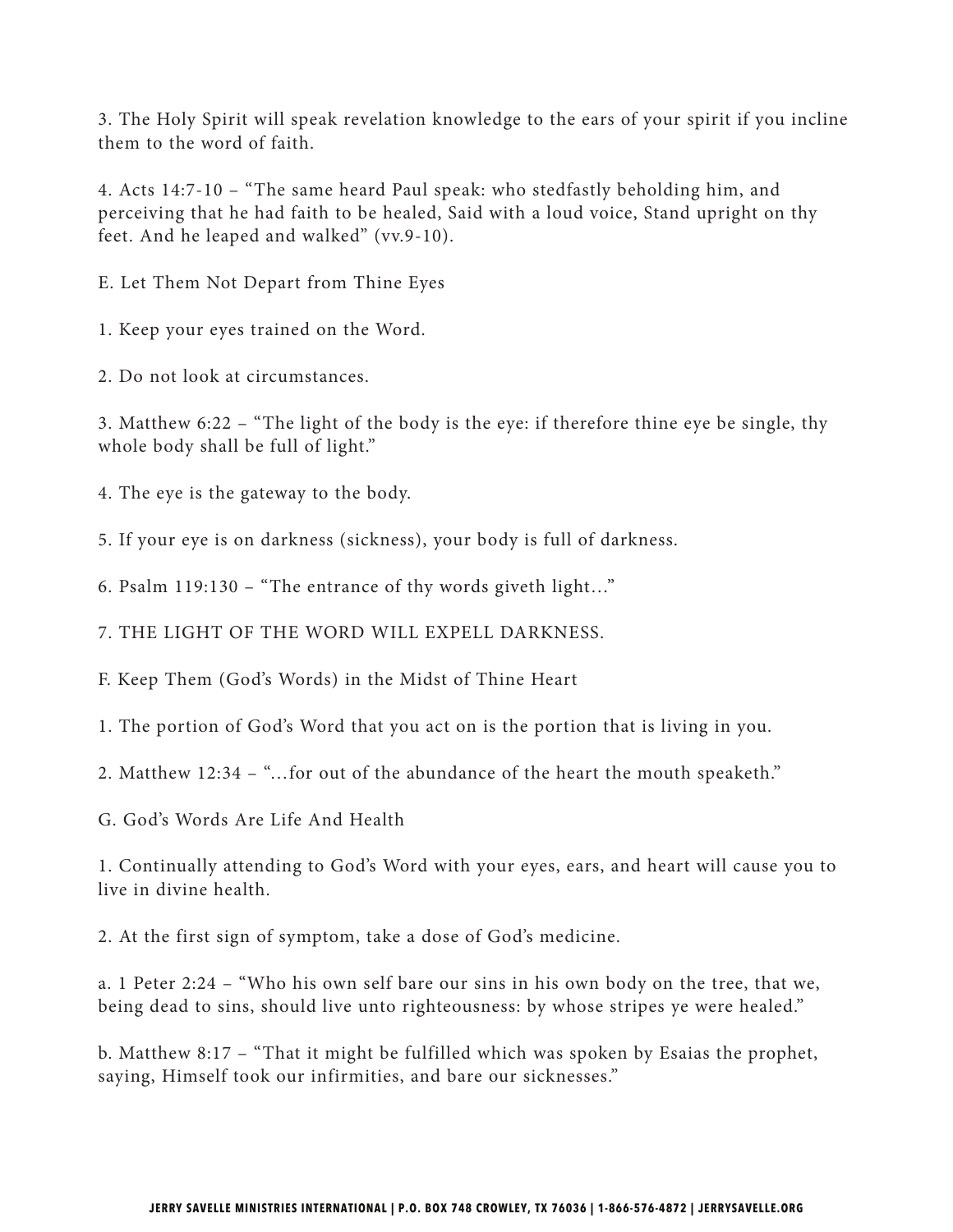c. Galatians 3:13 – "Christ hath redeemed us from the curse of the law, being made a curse for us: for it is written, Cursed is every one that hangeth on a tree."

d. 3 John 2 – "Beloved, I wish above all things that thou mayest prosper and be in health, even as thy soul prospereth."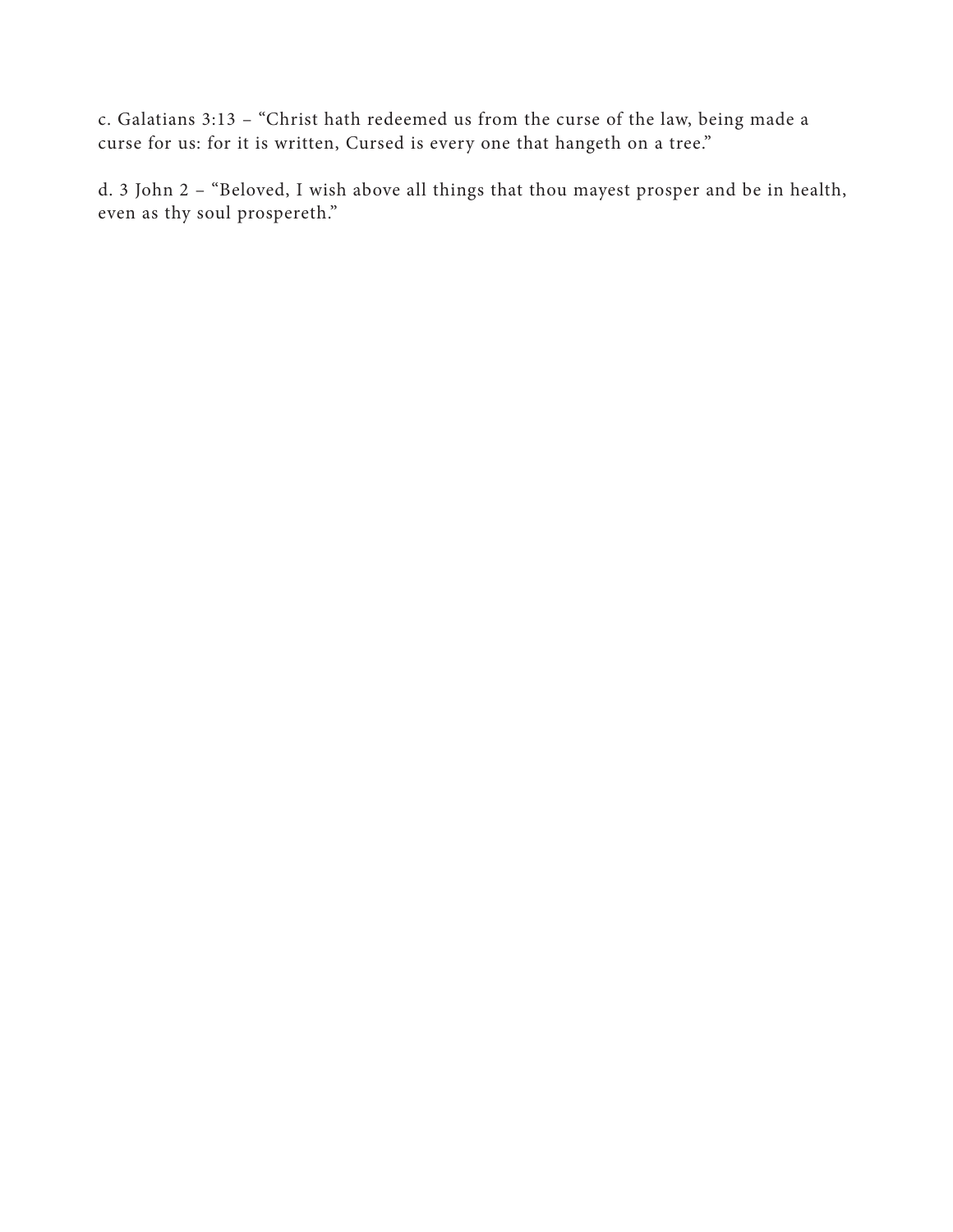

## **GOD'S WORD IS MEDICINE TO YOUR FLESH - QUESTIONS**

1. The Word of God \_\_\_\_\_\_\_\_\_\_ forever. (lives/abides)

2. No word of God is void of \_\_\_\_\_\_\_\_\_\_; the Word is incapable of being \_\_\_\_\_\_\_\_\_\_ by Satan. (power, destroyed)

3. The Word is life unto those who \_\_\_\_\_\_\_\_\_\_ it, and \_\_\_\_\_\_\_\_\_\_\_ to all their flesh. (find, health)

4. For the Word to manifest in your life, you must allow the Word to be \_\_\_\_\_\_\_\_\_  $\frac{1}{2}$ . (final authority)

5. The centurion in Matthew 8 connected his faith to the \_\_\_\_\_\_\_\_\_\_ of the Word by saying, "Speak the \_\_\_\_\_\_\_\_\_\_ only, and my servant will be \_\_\_\_\_\_\_\_\_\_". (authority, word, healed)

6. The more of the Word you take in, the more \_\_\_\_\_\_\_\_\_\_ you will become. (powerful)

7. Proverbs 4:20-23 declares, "attend to My \_\_\_\_\_\_\_\_\_\_". Attend means to give \_\_\_\_\_\_\_\_\_\_, \_\_\_\_\_\_\_\_\_, \_\_\_\_\_\_\_\_\_, and \_\_\_\_\_\_\_\_\_\_. (words, time, thought, meditation, action)

8. According to Isaiah 26:3, God will keep me in  $\frac{1}{2}$  \_\_\_\_\_\_\_\_\_\_\_\_\_\_\_\_\_\_\_\_\_\_ when my \_\_\_\_\_\_\_\_\_\_ is stayed on Him, because I \_\_\_\_\_\_\_\_\_\_ in Him. (perfect peace, mind, trust)

9. To consider \_\_\_\_\_\_\_\_\_\_ is to consider the Word. (Jesus)

10. Faith comes by \_\_\_\_\_\_\_\_\_; we must put our \_\_\_\_\_\_\_\_\_\_ in position to \_\_\_\_\_\_\_\_\_ the word of faith. (hearing, ears, hear)

11. The light of the body is the \_\_\_\_\_\_\_\_\_\_. (eye)